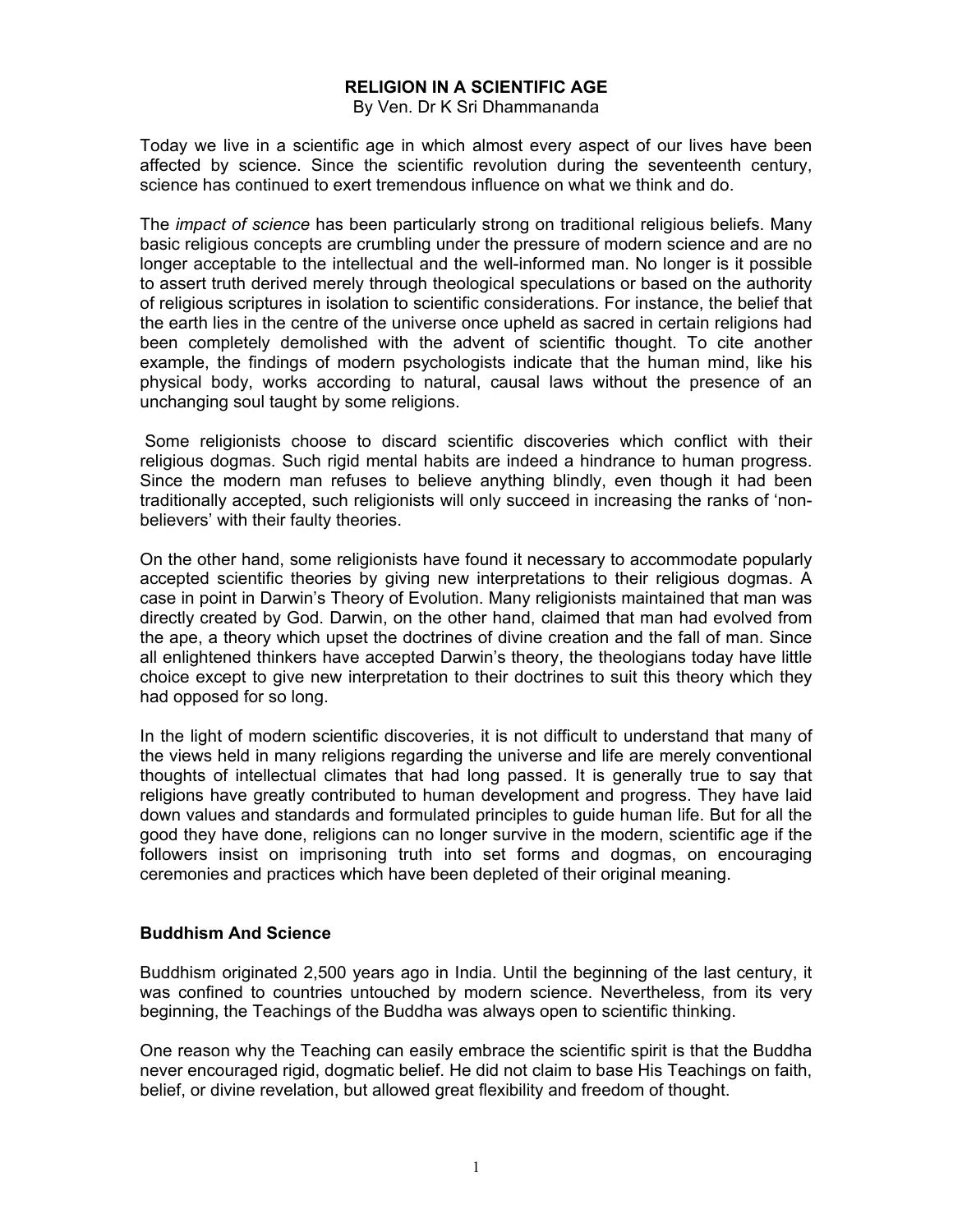The second reason is that the scientific spirit can be found in the Buddha's approach to spiritual Truth. The Buddha's method for discovering and testing spiritual Truth is very similar to that of the scientist. A scientist observes the external world objectively, and would only establish a scientific theory after conducting many successful practical experiments.

Using a similar approach 2,500 years ago, the Buddha observed the inner world with detachment, and encouraged His disciples not to accept any teaching until they had critically investigated and personally verified its truth. Just as the scientist today would not claim that his experiment cannot be duplicated by others, the Buddha did not claim that His experience of Enlightenment was exclusive to Him. Thus, in His approach to Truth, the Buddha was as scientific as the present day scientist. He had established a practical, scientifically worked-out method for reaching the Ultimate Truth and the experience of Enlightenment.

While Buddhism is very much in line with the scientific spirit, it is *not correct to equate* Buddhism with science. It is true that the practical applications of science have enabled mankind to live more comfortable lives and experience wonderful things undreamed of before. Science has made it possible for man to swim better than the fishes, fly higher than the birds, and walk on the moon. Yet the sphere of knowledge acceptable to conventional, scientific wisdom is confined to empirical evidence. And scientific truth is subject to constant change. Science cannot give man control over his mind and neither does it offer moral control and guidance. Despite its wonders, science has indeed many limitations not shared by Buddhism.

## **Limitations Of Science**

Often one hears so much about science and what it can do, and so little about what it cannot do. Scientific knowledge is *limited* to the data received through the sense organs. It does not recognise reality which transcends sense-data. Scientific truth is built upon logical observations of sense-data which are continually changing. Scientific truth is, therefore, relative truth not intended to stand the test of time. And a scientist, being aware of this fact, is always willing to discard a theory if it can be replaced by a better one.

Science attempts to understand the outer world and barely scratched the surface of man's inner world. Even the science of psychology has not really fathomed into the underlying cause of man's mental unrest. When a man is frustrated and disgusted with life, and his inner world is filled with disturbances and unrest, science today is very much unable to help him. The social sciences which cater for man's environment may bring him a certain degree of happiness. But unlike an animal, man requires more than mere physical comfort and needs help to cope with his frustrations and miseries arising from his daily experiences.

Today so many people are plagued with fear, restlessness, and insecurity. Yet science fails to succour them. Science is unable to teach the common man to control his mind when he is driven by the animal nature that burns within him.

Can science make man better? If so, why then do violent acts and immoral practices abound in countries which are so advanced in science? Isn't it fair to say that despite all the scientific progress achieved and the advantages conferred on man, science leaves the inner man basically unchanged: it has only heightened man's feelings of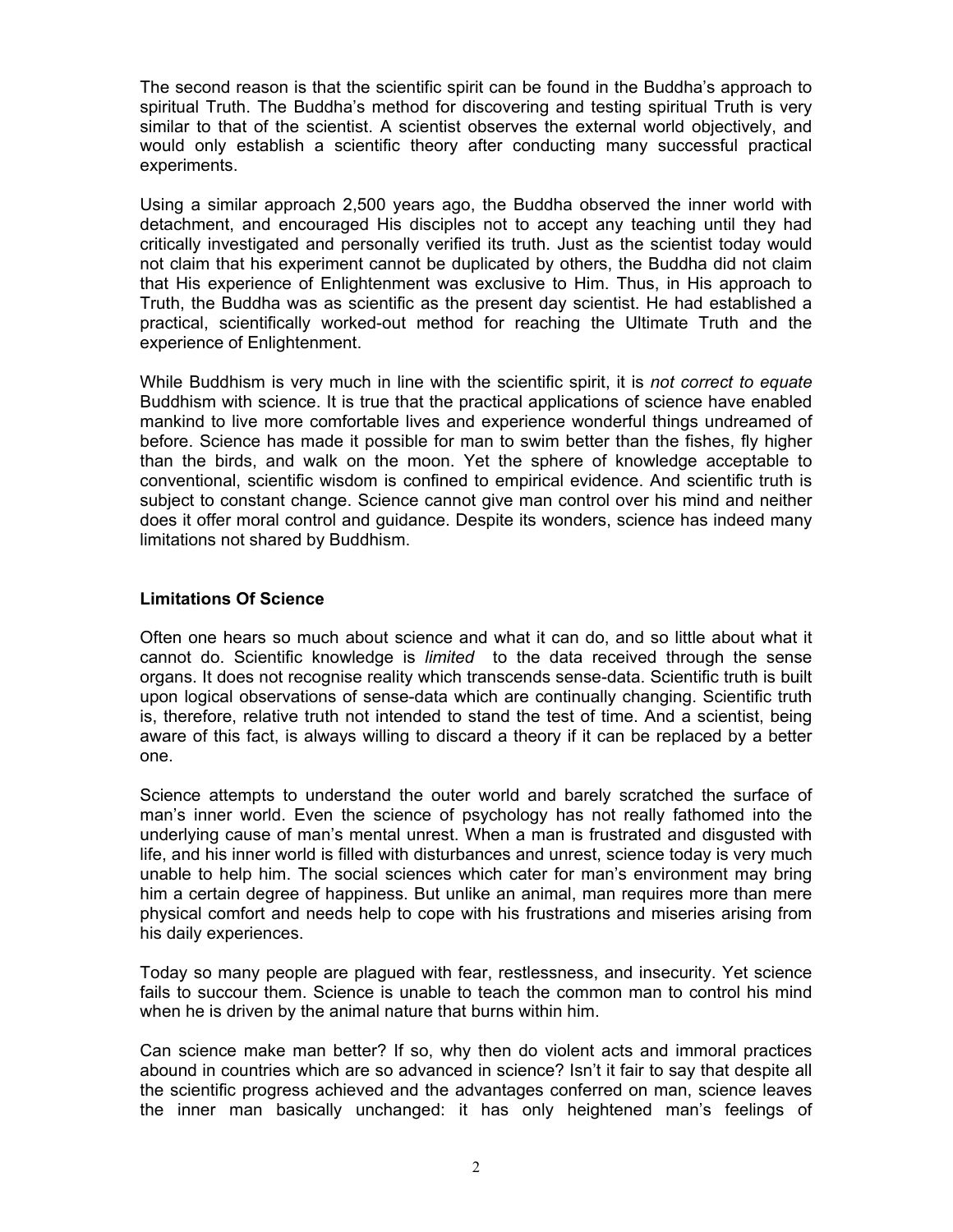dependence and insufficiency? In addition to its failure to bring security to mankind, science has also made everyone feel even more insecure by threatening the world with the possibility of wholesale destruction.

Science is *unable* to provide a meaningful plan and purpose of life. It cannot provide man a clear reason for his living. In fact, science is thoroughly secular in nature and unconcerned with man's spiritual goal. The materialism inherent in scientific thought denies the psyche goals higher than material satisfaction. By its selective theorizing and relative truths, science disregards some of the most essential issues and leaves many questions unanswered. For instance, when asked why great inequalities exist among mankind, no scientific explaination can be given to such questions which have gone beyond its narrow confines.

#### **Learned Ignorance**

The transcendental mind developed by the Buddha is not limited to sense-data and goes beyond the logic trapped within the limitation of relative perception. The human intellect, on the contrary, operates on the basis of information if collects and stores, whether in the field of religion, philosophy, science or art. The source of information for the mind are gathered through our sense organs which are inferior in so many ways. The very limited information perceived makes our understanding of the word distorted.

In his book, **Learned Ignorance**, a French scholar by the name of Nicholas of Cusa observed:

"All our much vaunted knowledge based on our senses is really ignorance, and that true knowledge is only obtained by shedding all this until we think without using sense-ideas."

"Truth does not depend on matters outside ourselves but it is within us. We cannot hope to find Truth by experiment and sense-perception or even by logic and reason. These are instruments to gain knowledge but not the Truth. Truth must come from inner realization. Books can only stimulate thought and give you knowledge. For Truth you must *turn your eyes inwards* for it is within you. Therefore, search for knowledge is one thing, and search for Truth is another thing."

"Words are the products of our finite minds and our minds depend for all their knowledge on the experience of our senses. These senses are sometimes not reliable; one incident that have been seen by many people may be explained in different ways."

Some people are proud of the fact that they know so much. In fact, the less we know, the more certain we are in our explainations ; the more we know, the more we realize our limitations.

A brilliant scholar once wrote a book which he considered as the ultimate work. He felt that the book contained all the literary gems and philosophies. Being proud of his achievement, he showed his masterpiece to a colleague of his who was equally brilliant with the request that the book be reviewed by him. Instead, his colleague asked the author to write down on a piece of paper all he knew and all he did not know. The author sat down deep in thoughts, but after a long while failed to write down everything he knew. Then he turned his mind to the second question, and again he failed to write down anything he did not know. Finally, with his ego at the lowest ebb, he gave up, realizing that all that he knew was really ignorance.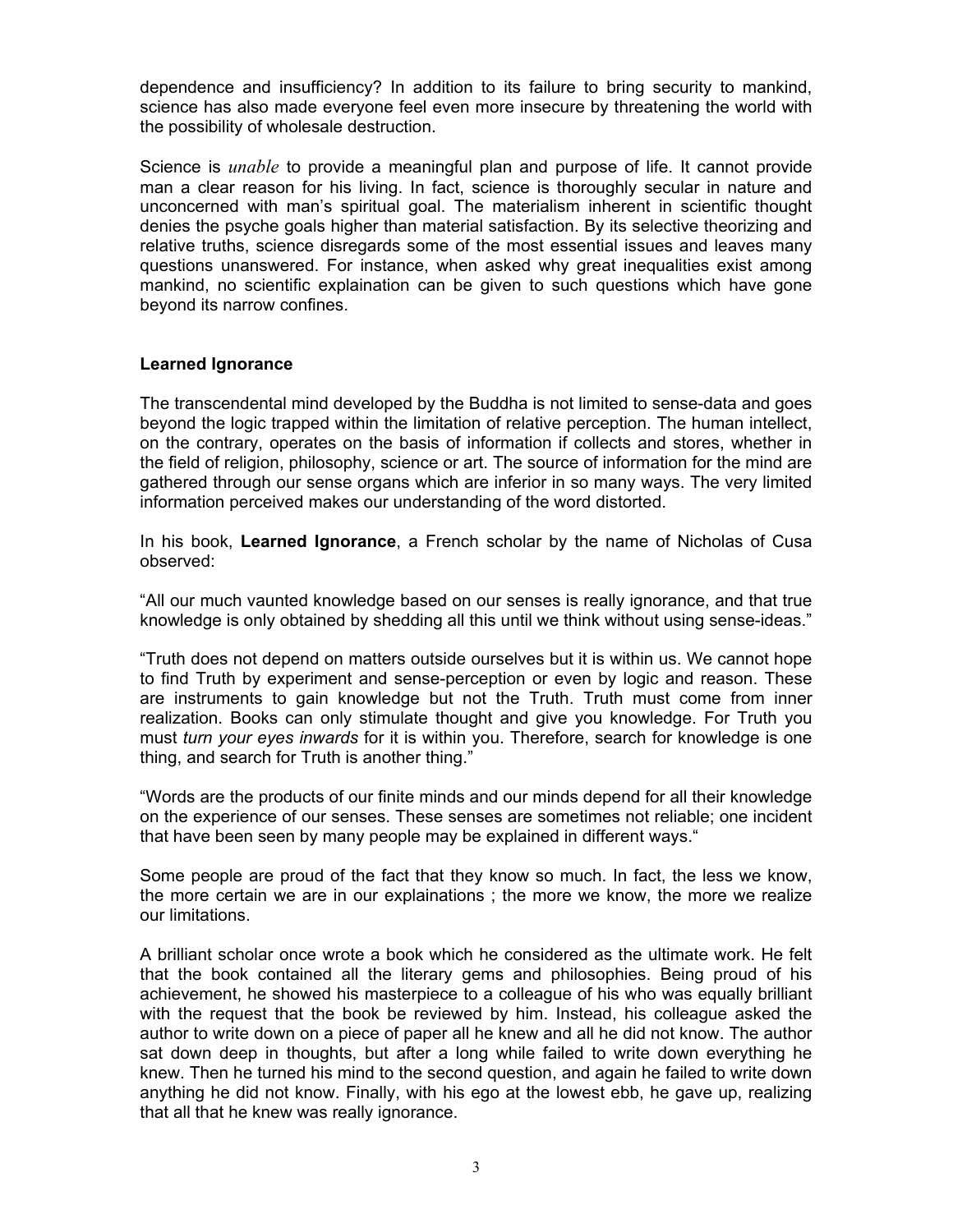In this regard, Socrates, the well-known Athenian philosopher of the Ancient World, had this to say when asked what he knew: "I know only one thing – that I do not know".

### **Beyond Science**

Buddhism goes beyond modern science in its acceptance of wider field of knowledge than is allowed by the scientific mind. Buddhism admits knowledge arising from the sense organs as well as personal experiences gained through mental culture. By training and developing a highly concentrated mind, religious experience can be understood and verified. Religious experience is not something which can be understood by conducting experiments in a test-tube or examined under the microscope.

The truth discovered by science is relative and subject to changes, while that found by the Buddha is final and absolute: the Truth of Dhamma does not change according to time and space. Furthermore, in contrast to the selective theorizing of science, the Buddha encouraged the wise not to cling to theories, scientific or otherwise. Instead of theorizing, the Buddha taught mankind how to live a righteous life soa s to discover Ultimate Truths. By living a righteous life, by calming down the senses, and by casting off desires, the Buddha pointed the way through which we can discover within ourselves the nature of life. And the real purpose of life can be found.

*Practice* is important in Buddhism. A person who studies much but does not practise is like one who is able to recite recipes from a huge cookery-book without trying to prepare a single dish. His hunger cannot be relieved by book knowledge alone. Practice is such an important prerequisite of enlightenment that in some schools of Buddhism, such as Zen, practice is put even ahead of knowledge.

The scientific method is outwardly directed, and the modern scientist exploit nature and the elements for their own comfort, often disregarding the need to harmonise with the environment and causing pollution to the world. In contrast, Buddhism is inwardly directed and is concerned with the inner development of man. On the lower level, Buddhism teaches the individual how to adjust and cope with event and circumstances of daily life. At the higher level, it represents the human endeavour to grow beyond himself through the practice of mental culture or mind development taught by the Buddha.

Buddhism has a complete system of mental culture concerned with gaining insight into the nature of things which leads to complete self-realization of the Ultimate Truth – Nibbana. This system is both practical and scientific; it involves dispassionate observation of emotional and mental states. More like a scientist than a judge, a meditator observes the inner world with mindfulness.

## **Science Without Religion**

Without having moral ideals, science posses a *danger to all mankind*. Science has made the machine which in turn becomes king. The bullet and bomb are the gifts of science to the few in power on whom the destiny of the world depends. Meanwhile the rest of mankind waits in anguish and fear, not knowing when the nuclear weapons, the poisonous gases, the deadly arms – all fruits of scientific research designed to kill efficiently – will be used on them. Not only is science completely unable to provide moral guidance to mankind, it has also fed fuel to the flame of human craving.